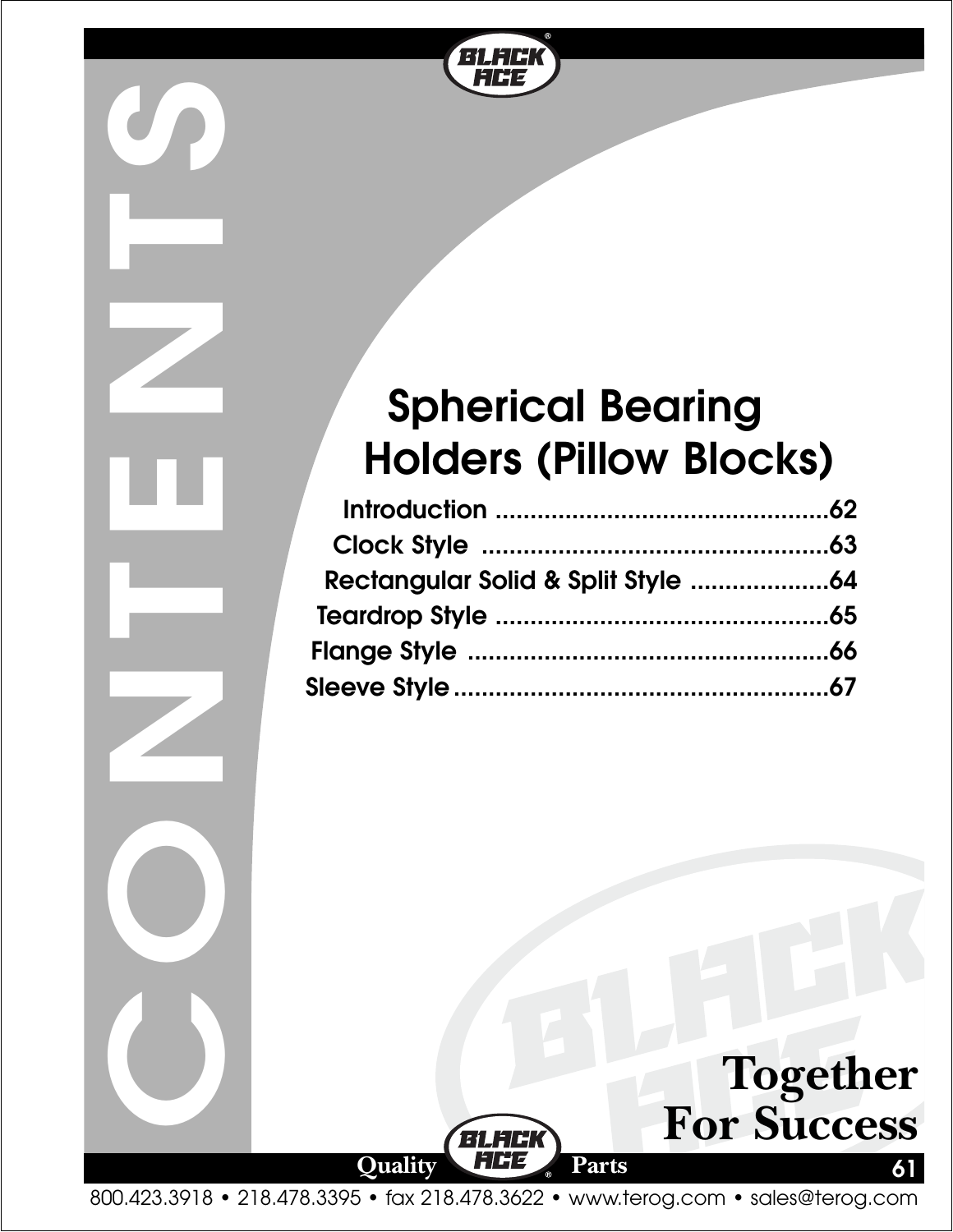

# **Black Ace**® **Spherical Bearing Holders**

- **Tough Steel Bearing Holders Don't Break**
- **Compact Design To Take Up Less Room**
- **Weldable Styles**

**INTRODUCTION**

**62**

- **Marked For Easy Identification**
- **Design And Production For Custom Applications**

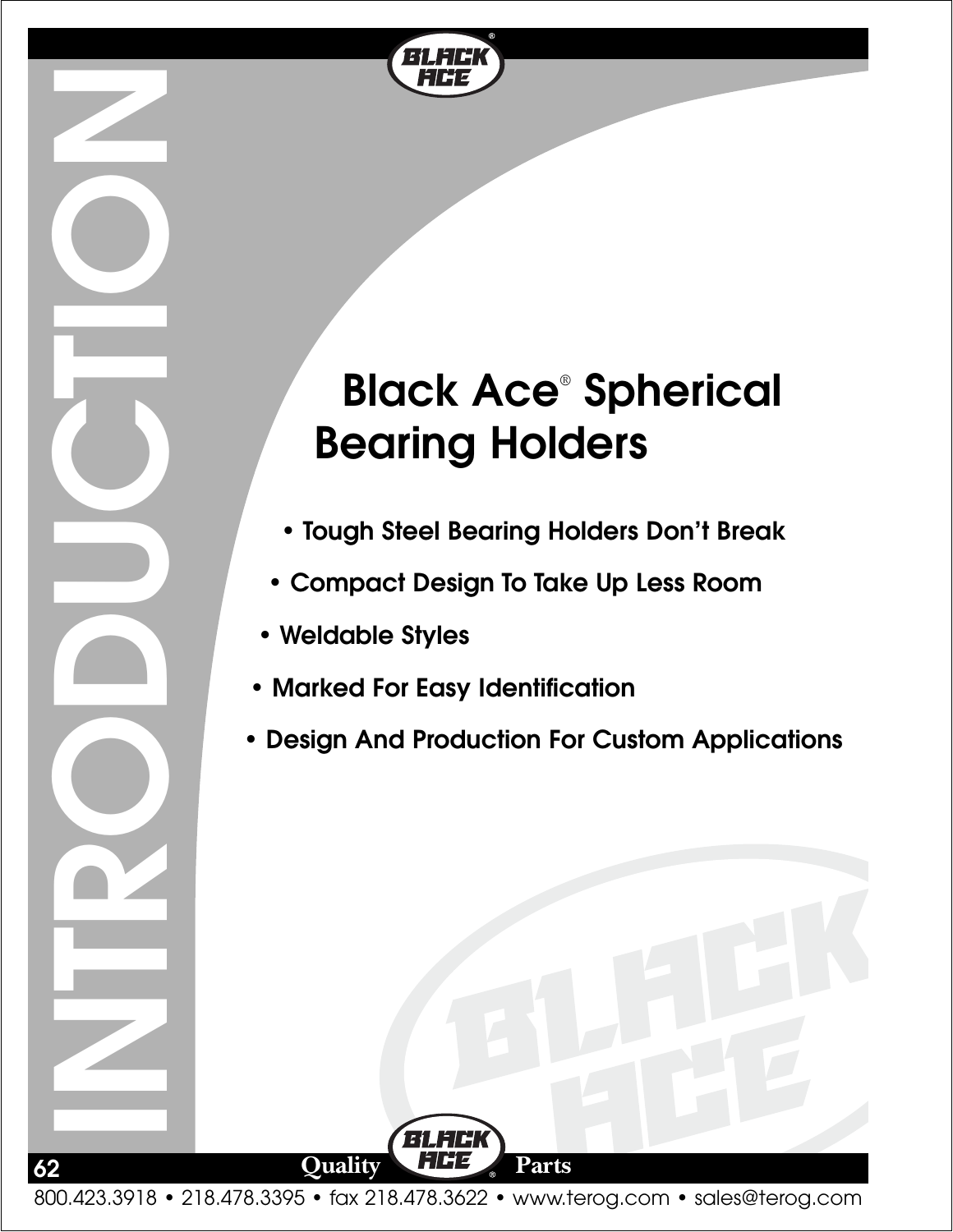#### **Clock Style**



### **Clock Style Bearing Holders**

These Black Ace® clock style bearing holders are used in many applications where strength and limited mounting space is required. Please refer to the table below for specifications.



| <b>Clock Style Bearing Holder Reference Table</b> |       |      |               |         |      |     |                |                  |  |  |  |
|---------------------------------------------------|-------|------|---------------|---------|------|-----|----------------|------------------|--|--|--|
| <b>ALL DIMENSIONS IN INCHES</b>                   |       |      |               |         |      |     |                |                  |  |  |  |
| Item $#$                                          | A     | B    | $\mathcal{C}$ | D       | E    | F   | G              | H                |  |  |  |
| <b>BH62</b>                                       | 6.5   | 1.25 | .62           | 4.62    | 1.56 | .56 | $1/4 - 28$     | $62 \text{ mm}$  |  |  |  |
| <b>BH72</b>                                       | 6.5   | 1.25 | .62           | $5.0E*$ | 1.87 | .56 | $1/4 - 28$     | $72 \text{ mm}$  |  |  |  |
| <b>BH80</b>                                       | 7.25  | 1.25 | 1.25          | 5.37    | 1.94 | .56 | $1/4 - 28$     | $80 \text{ mm}$  |  |  |  |
| <b>BH85</b>                                       | 7.37  | 1.25 | .62           | 5.75    | 2.12 | .56 | $1/4 - 28$     | 85 mm            |  |  |  |
| BH100-2                                           | 8.75  | 1.25 | 1.25          | 7.00    | 2.5  | .76 | $1/4 - 28$     | $100$ mm         |  |  |  |
| <b>BH100G</b>                                     | 8.75  | 1.00 | 1.30          | 7.00    | 2.5  | .62 | $1/4 - 28$     | $100$ mm         |  |  |  |
| BH100RB                                           | 8.75  | 1.25 | 1.25          | 6.75    | 2.5  | .76 | $1/4 - 28$     | $100 \text{ mm}$ |  |  |  |
| <b>BH120</b>                                      | 11.00 | 2.00 | 2.5           | 8.00E*  | 3.00 | .79 | $1/8 - 27$ NPT | $120$ mm         |  |  |  |
| <b>BH125</b>                                      | 11.00 | 2.00 | 2.00          | 9.00    | 3.50 | .76 | $1/4 - 28$     | 125 mm           |  |  |  |

\*Elongated Holes

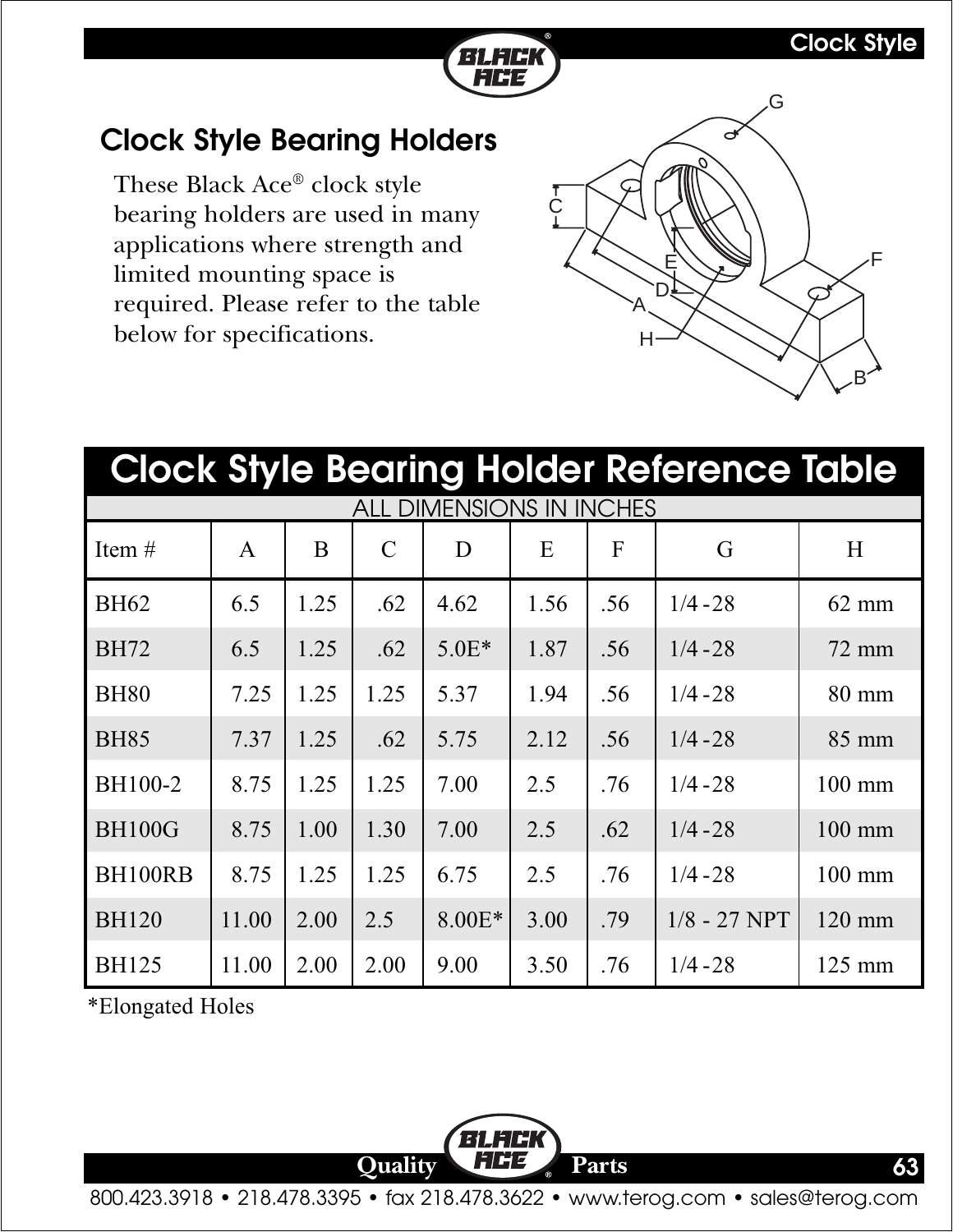#### **Rectangular Solid & Split Style**



## **Solid & Split Style Bearing Holders**

These Black Ace® solid and split style rectangular spherical bearing holders are extremely strong and are used where standard pillow blocks lack strength or require too much mounting surface. The split style bearing holders are commonly used where there is great difficulty in replacing bearings.



#### BH52V 4.0 1.25 2.87 1.31 2.0 3.0 .44 1/4 - 28 No - 52 mm BH52S | 4.0 | 1.25 | 2.87 | 1.31 | 2.0 | 3.0 | .37 | 1/4 - 28 | Yes | 3/8 - 16 | 52 mm BH62V 4.0 1.25 2.97 1.31 2.0 3.0 .44 1/4 - 28 No - 62 mm BH62S | 4.0 | 1.25 | 2.87 | 1.31 | 2.0 | 3.0 | .37 | 1/4 - 28 | Yes | 3/8 - 16 | 62 mm BH721V 4.5 1.25 3.81 1.97 2.25 3.75 .53 1/4 - 28 No - 72 mm BH72S | 4.5 | 1.25 | 3.81 | 1.87 | 2.25 | 3.75 | .5 |  $\frac{1}{10}$  PIPE | Yes | 1/2 - 13 | 72 mm BH85V 7.0 1.25 4.5 2.25 3.5 5.75 .65 No - 85 mm BH85S 7.0 1.25 4.18 2.06 3.5 5.65 .5 Yes 1/2 - 13 85 mm BH90S 8.0 1.5 4.5 2.18 4.0 6.18 .62 Yes 5/8 - 11 90 mm BH100S  $\mid 8.0 \mid 1.5 \mid 5.0 \mid 2.44 \mid 4.0 \mid 6.94 \mid .62 \mid \frac{1/4 - 18}{\text{PIPE}} \mid \text{Yes} \mid 5/8 - 11 \mid 100 \text{ mm}$ BH110S | 9.0 | 1.5 | 5.5 | 2.69 | 4.5 | 7.41 | .62 |  $\frac{1/4}{\text{PIDE}}$  | Yes | 5/8 - 11 | 110 mm  $1/8 - 27$ PIPE<sup></sup> None  $1/4 - 18$ PIPE  $1/4 - 18$ PIPE 1/4 - 18 PIPE 1/4 - 18 PIPE Item  $\#$  A B C D E F G H Split Bottom Tapped Hole Insert Size I **Solid & Split Style Bearing Holder Reference Table** ALL DIMENSIONS IN INCHES

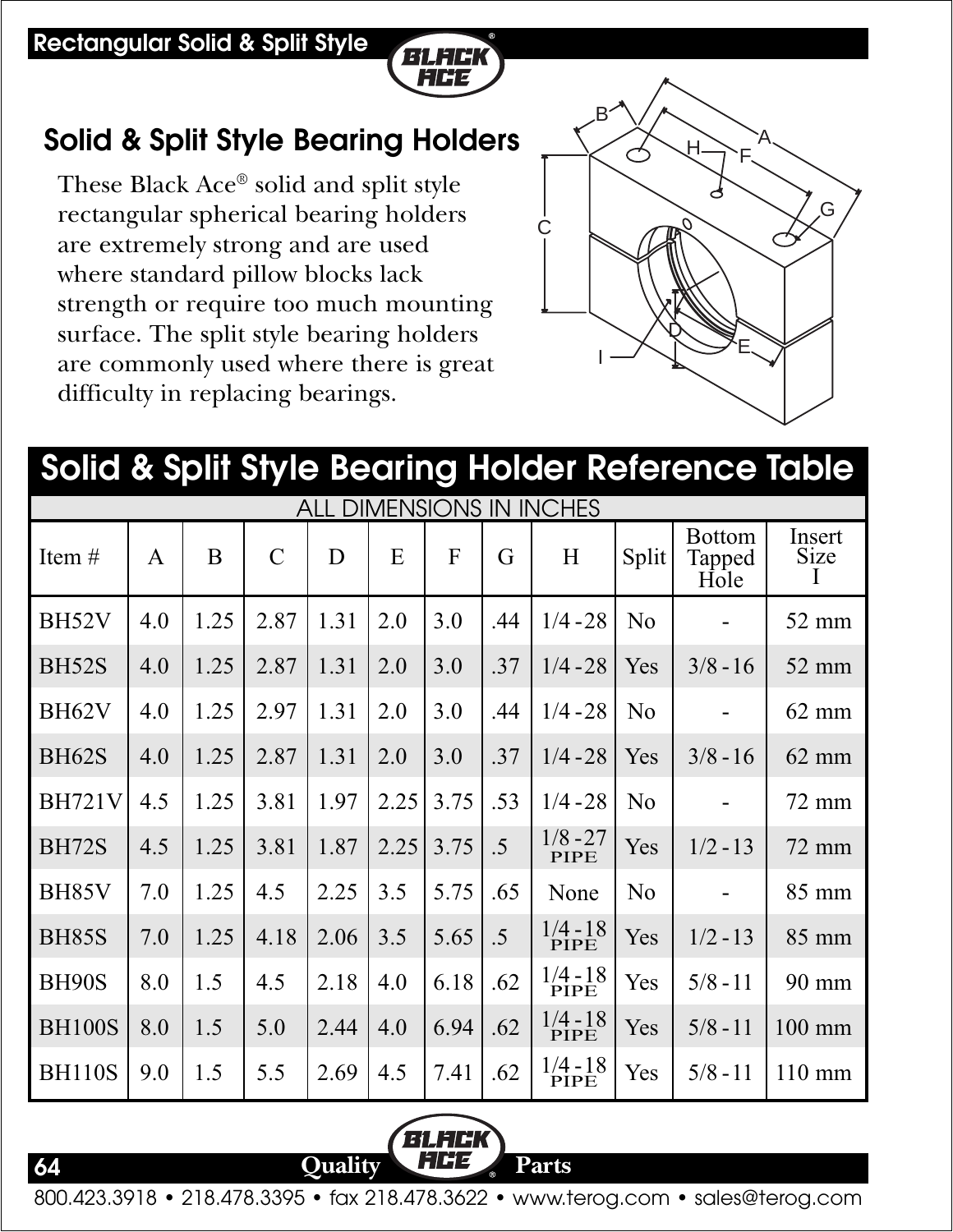

#### **Teardrop Style Bearing Holders**

These Black Ace® teardrop bearing holders can take shock loads without breaking and are adaptable for a wide range of uses.



| <b>Teardrop Style Bearing Holder Reference Table</b> |      |      |               |                   |      |                |                 |     |                          |                    |  |
|------------------------------------------------------|------|------|---------------|-------------------|------|----------------|-----------------|-----|--------------------------|--------------------|--|
| <b>ALL DIMENSIONS IN INCHES</b>                      |      |      |               |                   |      |                |                 |     |                          |                    |  |
| Item $#$                                             | A    | B    | $\mathcal{C}$ | D                 | E    | F              | G               | H   |                          | <b>Insert Size</b> |  |
| BHTD520                                              | 1.50 | 1.00 | 4.62          | 3.12              | 1.50 | 1.00           | .44             | .41 |                          | 52 mm              |  |
| BHTD620                                              | 1.87 | 1.00 | 5.50          | 3.75              | 1.75 | .625 to $1.25$ | $\overline{.5}$ | .41 | $\overline{\phantom{0}}$ | $62$ mm            |  |
| BHTD621                                              | 1.87 | 1.00 | 7.25          | 5.50 <sup>1</sup> | 1.75 | 1.75           | .75             | .53 |                          | $62$ mm            |  |
| BHTD720                                              | 2.00 | 1.00 | 6.50          | 4.5               | 2.00 | 1.50           | .68             | .53 |                          | $72$ mm            |  |
| BHTD800                                              | 2.00 | 1.00 | 6.50          | 4.5               | 2.00 | 1.50           | .68             | .53 |                          | 80 mm              |  |
| BHTD100                                              | 3.00 | 1.00 | 9.62          | 7.0               | 2.62 | $\theta$       | 1.0             | .65 |                          | $100$ mm           |  |
| BHDT101                                              | 3.00 | 1.00 | 7.12          | 4.5               | 2.62 | $\theta$       | 1.06            | .69 |                          | $100$ mm           |  |

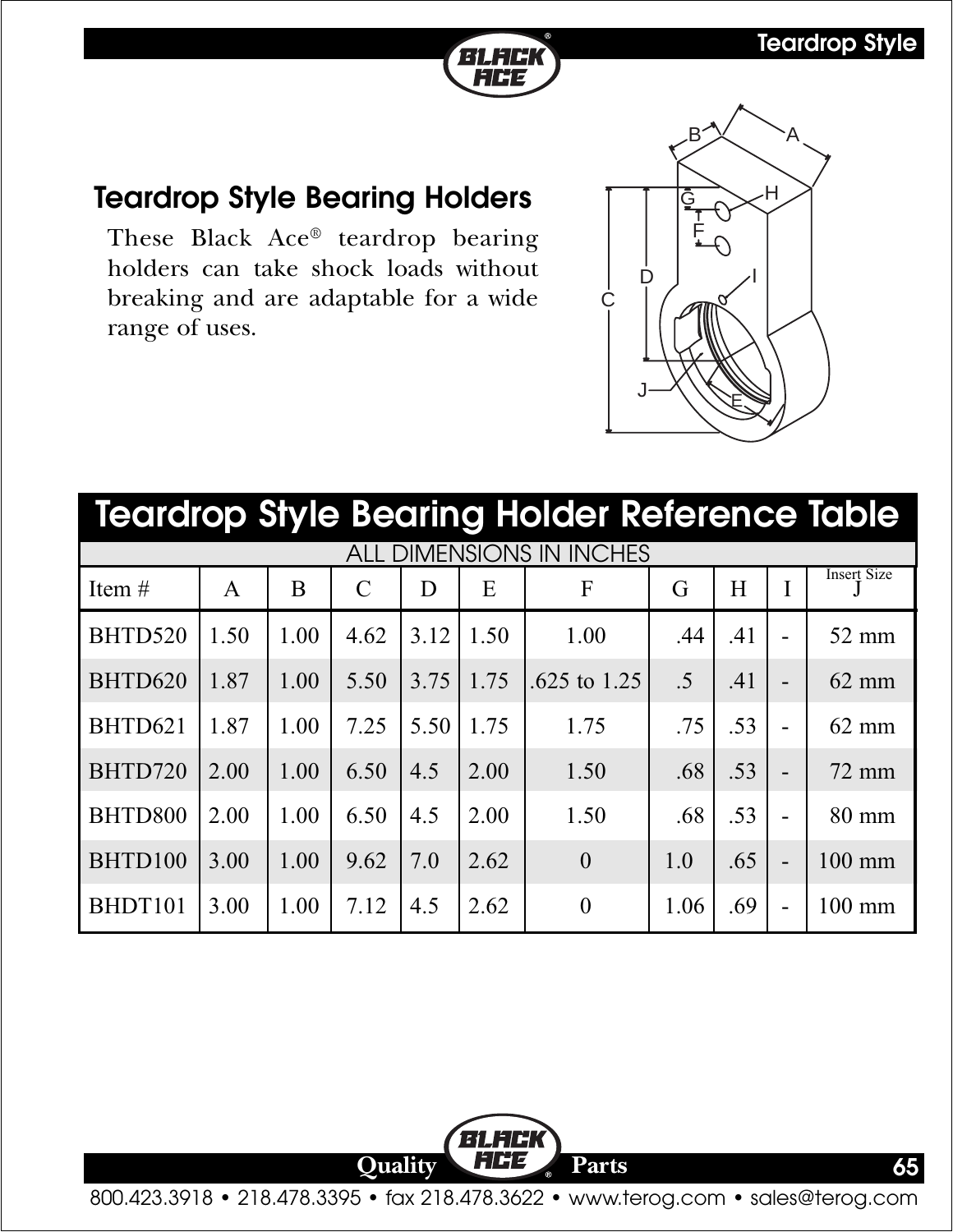

### **Flange Style Bearing Holders**

These Black Ace® flanged style steel bearing holders are used where there are severe loads and room constraints. These holders don't break!



| <b>Flange Style Bearing Holder Reference Table</b> |                |                   |                          |     |      |              |      |     |            |                     |                 |      |                |
|----------------------------------------------------|----------------|-------------------|--------------------------|-----|------|--------------|------|-----|------------|---------------------|-----------------|------|----------------|
| <b>DIMENSIONS</b><br><b>INCHES</b><br>IN           |                |                   |                          |     |      |              |      |     |            |                     |                 |      |                |
| Item $#$                                           | A              | B                 | $\mathcal{C}$            | D   | E    | $\mathbf{F}$ | G    | H   | I          |                     | Round<br>Flange | BHC  | Holes          |
| <b>BH528</b>                                       |                | .80               |                          | .45 | 1.18 | 1.72         |      | .33 |            | $52 \,\mathrm{mm}$  | 3.45            | 3.00 | 3              |
| BH72F                                              | 5.0            | 1.0               | 5.0                      | .62 | 1.75 | 2.5          | 3.62 | .56 | $1/4 - 28$ | $72 \,\mathrm{mm}$  | N <sub>o</sub>  | 5.13 | $\overline{4}$ |
| <b>BH85F</b>                                       | 5.5            | 1.5               | 5.5                      | .62 | 1.92 | 2.75         | 4.12 | .53 | $1/4 - 28$ | $85 \,\mathrm{mm}$  | No              | 5.83 | $\overline{4}$ |
| <b>BH8537</b>                                      |                | $\vert 1.0 \vert$ |                          | .62 | 1.87 | 2.85         |      | .53 | $1/4 - 28$ | $85 \,\mathrm{mm}$  | 5.7             | 4.75 | $\overline{4}$ |
| <b>BH90F6</b>                                      |                | 1.75              |                          | .50 | 2.12 | 2.97         |      | .56 | $1/4 - 28$ | $90$ mm             | 5.95            | 5.13 | $\overline{4}$ |
| <b>BH90F61</b>                                     |                | 1.39              | $\overline{\phantom{0}}$ | .92 | 2.12 | 2.97         |      | .53 | None       | $90$ mm             | 5.95            | 5.13 | $\overline{4}$ |
| BH100FA                                            | $\overline{7}$ | 2.0               | $\overline{7}$           | .62 | 2.5  | 3.5          | 5.12 | .65 | $1/4 - 28$ | $100 \,\mathrm{mm}$ | N <sub>o</sub>  | 7.25 | $\overline{4}$ |
| <b>BH100FP</b>                                     | 5.5            | 1.4               | 5.5                      | .80 | 2.23 | 2.75         | 4.12 | .53 | $1/4 - 28$ | $100 \,\mathrm{mm}$ | N <sub>0</sub>  | 5.83 | $\overline{4}$ |